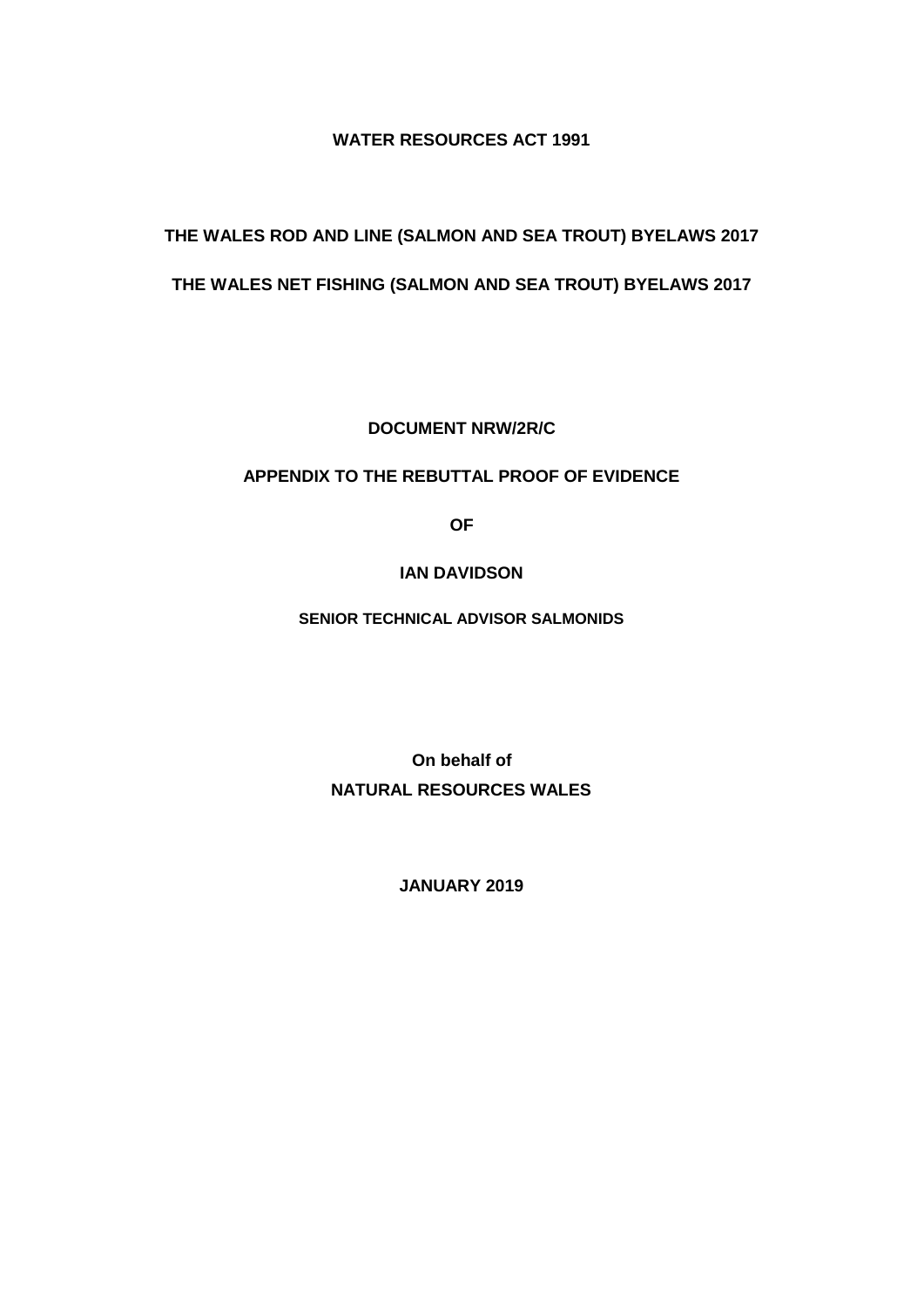# ICES Journal of Marine Science



the Exploration of the Sea seil International nou

ICES Journal of Marine Science; doi:10.1093/icesjms/fsw015

# Incorporating natural variability in biological reference points and population dynamics into management of Atlantic salmon (Salmo salar L.) stocks returning to home waters

Jonathan White<sup>1\*</sup>, Niall Ó Maoiléidigh<sup>2</sup>, Paddy Gargan<sup>3</sup>, Elvira de Eyto<sup>2</sup>, Gerald Chaput<sup>4</sup>, Willie Roche<sup>3</sup>, Phil McGinnity<sup>5</sup>, Walter W. Crozier<sup>6</sup>, Paddy Boylan<sup>7</sup>, Dennis Doherty<sup>8</sup>, Kealan O'Higgins<sup>3</sup>, Brian Kennedy<sup>9</sup>, Ian Lawler<sup>10</sup>, David Lyons<sup>11</sup>, and Ferdia Marnell<sup>12</sup>

 $<sup>1</sup>$ Marine Institute, Oranmore, Co. Galway, Ireland</sup>

- $^{2}$ Marine Institute, Newport, Co. Mayo, Ireland
- $^3$ Inland Fisheries Ireland, Dublin, Ireland
- $^4$ Fisheries and Oceans, Moncton, NB, Canada E1C 9B6

<sup>5</sup>School of Biological, Earth and Environmental Sciences, University College Cork, Cork, Ireland

 $^6$ Agri-Food and Biosciences Institute, Newforge Lane, Belfast BT9 5PX, Northern Ireland

 $7$ The Loughs Agency, Derry – Londonderry BT47 2AB, Northern Ireland

<sup>8</sup> Electricity Supply Board, Castlebanks, Ardnacrusha, Co. Clare, Ireland

 $^9$ Environmental Protection Agency, Castlebar, Co. Mayo, Ireland

 $10B$ ord Iascaigh Mhara, Dun Laoghaire, Co. Dublin, Ireland

 $11$ National Parks and Wildlife Service, Galway, Ireland

 $12$ National Parks and Wildlife Service, Dublin, Ireland

\*Corresponding author: tel:  $+353$  91 387 361; fax:  $+353$  91 387 201; e-mail: [jonathan.white@marine.ie.](mailto:jonathan.white@marine.ie)

White, J., Ó Maoiléidigh, N., Gargan, P., de Eyto, E., Chaput, G., Roche, W., McGinnity, P., Crozier, W. W., Boylan, P., Doherty, D., O'Higgins, K., Kennedy, B., Lawler, I., Lyons, D., and Marnell, F. Incorporating natural variability in biological reference points and population dynamics into management of Atlantic salmon (Salmo salar L.) stocks returning to home waters. - ICES Journal of Marine Science, doi: 10.1093/icesjms/fsw015.

Received 3 July 2015; revised 19 January 2016; accepted 25 January 2016.

Following advice from the International Council for the Exploration of the Seas and North Atlantic Salmon Conservation Organization, Irish salmon stocks have been managed on a river-by-river basis since 2007 with biological reference points (BRPs) based on maximum sustainable yield (MSY). A method for estimating BRPs at the river scale and the associated variability arising from observed variability in population structures and fecundities is presented here. Calculations of BRPs (referred to as conservation limits, CLs) were updated and their natural variability was included. Angling logbooks provided new riverspecific weight data to give sea age and fecundity ranges, and improved estimates of river-wetted areas, to account for available nursery habitat for juveniles and river-specific carrying capacities, were introduced. To transport BRPs, Bayesian stock– recruitment analysis was re-run with an updated list of monitored rivers and smolt ages. Results were converted to salmon numbers per river in Monte Carlo simulations incorporating the variability in sea ages and fecundities.Minimum sample size rules were implemented to reduce sampling error effects. Results showed that average total CL increased by 7%, average one sea-winter (1SW) CL decreased by 5% and average multi-sea-winter (MSW) CL increased by 157%. Differences were attributed to increases in wetted areas, MSW proportions, and changes in both 1SW and MSW fecundities. While some changes were large, we believe that these updated CLs provide more accurate estimates and with associated confidence limits they are more robust, river-specific, and readily incorporated into stock assessments. As a significant improvement on their predecessors, they represent a major development for the conservation and management of salmon stocks. Additionally, the approach described is portable across stocks and has the potential to be implemented in other jurisdictions to improve the management of Atlantic salmon. Finally, this method of incorporating variation has application for the development of BRPs and management of other species.

© International Council for the Exploration of the Sea 2016. All rights reserved. For Permissions, please email: journals.permissions@oup.com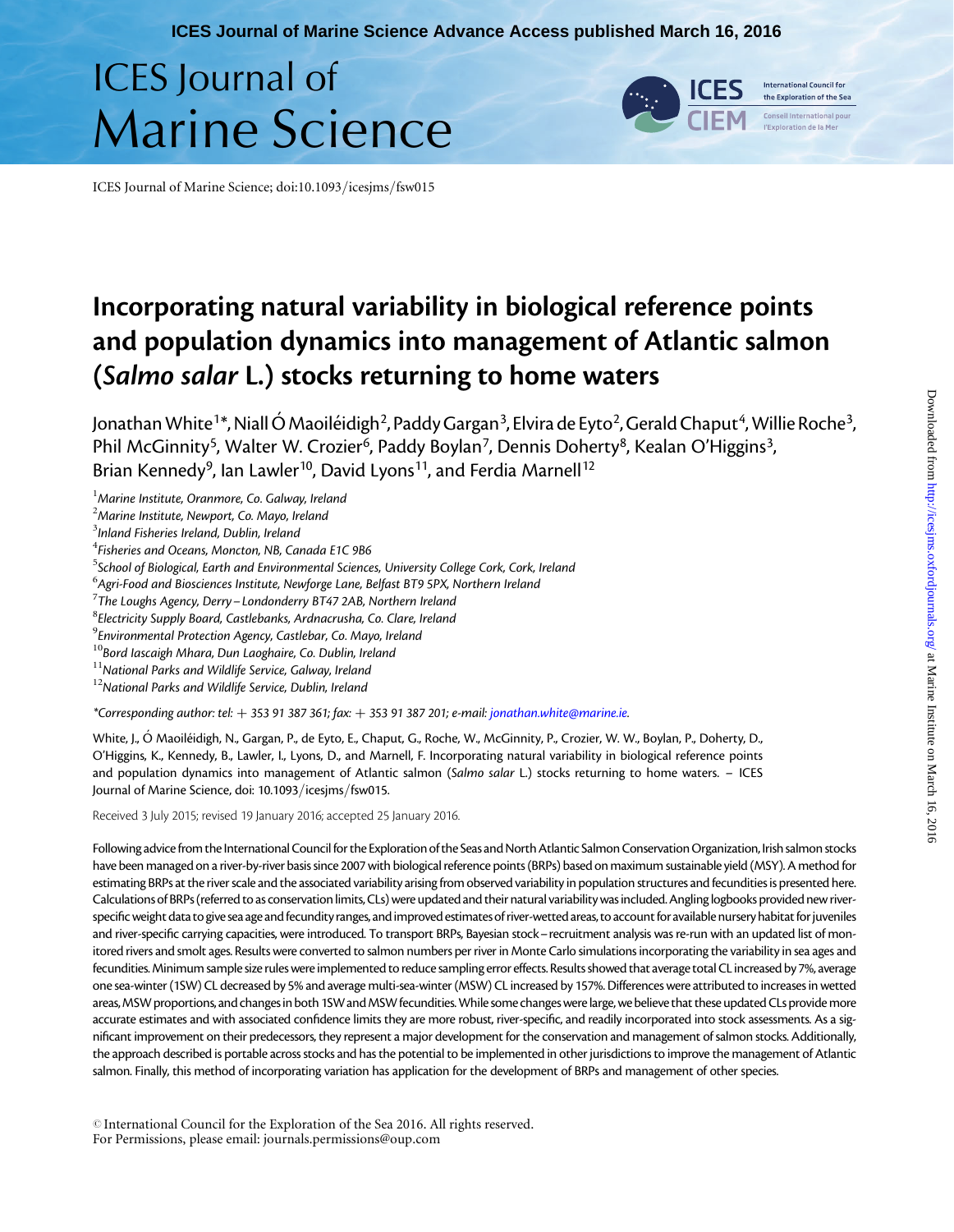Keywords: Bayesian hierarchical stock and recruitment analyses, biological reference points, conservation limits, natural variability, risk assessment, salmon.

#### Introduction

Atlantic salmon (Salmo salar) populations have been declining throughout its range in the North Atlantic since the mid-1980s ([Chaput, 2012;](#page-11-0) [ICES, 2013a](#page-11-0)) and as a valuable resource and species listed in Annex II of the EU Habitats Directive [92/43/ EEC], their conservation is mandated in European countries. Providing scientifically robust management advice for Atlantic salmon is challenging owing to the extensive population structuring of the species to individual rivers throughout its range, there being more than 2000 such rivers in the North Atlantic. In addition, fisheries take place on most of these populations in individual rivers and fisheries managers have sought advice on appropriate spawner reference points for these individual river populations with the objective of establishing sustainable fisheries. Management of salmon stocks is best conducted in home waters, at the river level ([NASCO,](#page-11-0) [1998](#page-11-0), [2006;](#page-11-0) [ICES, 2013a](#page-11-0)), and the stated management objective of the North Atlantic Salmon Conservation Organization (NASCO) is to maintain stocks above conservation limits (CLs) by management targets. For a fishery to take place, there needs to be a high probability that the numbers remaining after a fishery meet the CL. This requires the establishment of river-specific biological reference points (BRPs), along with estimates of the number of returning fish to advise on the availability of a harvestable surplus over the required CL. Faced with this challenge, science has endeavoured to utilize diverse and generally incomplete information on abundance, demographics, and population dynamics.

The International Council for the Exploration of the Seas (ICES) have recommended the use of BRPs to manage fish stocks in accordance with principles of the precautionary approach framework ([ICES, 1996\)](#page-11-0), including consideration of scientific uncertainty and risk management ([Cadrin and Pastoors, 2008](#page-11-0)), and NASCO also recommends the use of the Precautionary Principle ([FAO,](#page-11-0) [1995,](#page-11-0) [1996](#page-11-0)). CLs for North Atlantic salmon are considered to be synonymouswith a limit reference point and the default choice has been to establish the CL at the level of spawning stock that will achieve long-term, average maximum sustainable yield (S<sub>MSY</sub>; [NASCO,](#page-11-0) [1998;](#page-11-0) [ICES, 2013a\)](#page-11-0). Typically, the reference points are derived from stock–recruitment  $(S-R)$  analysis and implemented as a limit reference point with the objective that there be a very low probability  $(<5\%)$  of the spawning escapement after fisheries being less than the CL [\(ICES, 1996](#page-11-0)).

The MSYapproach is intended to make the best use of ecosystem productivity ([ICES, 2012\)](#page-11-0) and has traditionally been used as a fixed, point measurement [\(ICES, 2013a](#page-11-0), [b](#page-11-0)). [Cadrin and Pastoors \(2008\)](#page-11-0) noted that 'the role of F<sub>MSY</sub> (fishing mortality that produces the maximum sustainable yield) as a limit reference point in a dynamic system is a considerable shift from the traditional view of  $S_{MSY}$  as an objective, estimated using methods that assume equilibrium'. River and marine ecosystems are dynamic, changing temporally and spatially owing to biotic, abiotic, and anthropogenic factors. For Atlantic salmon, this will have consequences on the spawning potential for a population, freshwater and marine productivity and carrying capacities, and ultimately the stock and recruitment potential. If  $S_{MSY}$  is to be used as a limit reference point in a dynamic system, incorporating the variability of that dynamic system into the BRP is essential. The approach taken in this study was to estimate river-specific CLs, incorporating the uncertainty around estimates of MSY, the ratio of one sea-winter (1SW) to multi-sea-winter (MSW) fish and their respective fecundities, for each of the 140 rivers being managed as salmon fisheries in Ireland ([Standing Scientific Committee on Salmon, 2015\)](#page-12-0).

Relatively few rivers have historical long-term time-series from which to derive S-R parameters, Prévost et al. (2003) developed a Bayesian hierarchical stock – recruit analysis (BHSRA) and analysed a set of 13 monitored rivers covering the range of northeastern Atlantic salmon. They used latitude (a proxy for productivity associated with climate among other factors) and riverine wetted area (accounting for river carrying capacity) as covariates to characterize variations in abundance and recruitment rates of Atlantic salmon in Europe and to transfer reference points among studied populations to data-poor situations in non-monitored rivers. Subsequently,  $\acute{o}$  Maoiletidigh *et al.* (2004) applied this approach to provide stock status and catch advice for Irish salmon stocks with CLs summed from the river level and applied at a regional scale. Transported BRPs were implemented as point estimates, with ratios of 1SW to MSW fixed by river, fecundity estimates of 1SW and MSW fixed nationally, and wetted area estimates made through ground-truthed GIS ([McGinnity](#page-11-0) et al., 2003). Following the closure of the Irish marine salmon fishery in 2006, CLs have been used at the river scale to provide annual catch advice ([Standing Scientific Committee,](#page-12-0) [2006](#page-12-0), [2007,](#page-12-0) [2008](#page-12-0), [2009,](#page-12-0) [2010](#page-12-0), [2011\)](#page-12-0).

Since 2001, new data have become available through the introduction of a mandatory carcass tagging and logbook scheme for all salmon fishing (commercial and recreational). Since 2000, estimates of abundance of salmon in rivers have been improved through the installation and operation of 26 fish counters in various rivers. More accurate ground-truthing of freshwater habitat ([McGinnity](#page-11-0) et al., 2012) has provided improved estimates of wetted areas of Irish salmon rivers. Finally, fecundity to weight relationships from several salmon populations have been analysed and associations described [\(de Eyto](#page-11-0) et al., 2015).

While variability around management objectives has been incorporated into assessments of mixed-stocks of Baltic resident Atlantic salmon [\(Michielsens](#page-11-0) et al., 2008; [ICES, 2013b\)](#page-11-0) and examined for Pacific salmonids [sockeye salmon (Oncorhynchus nerka), [Holt](#page-11-0) [and Peterman \(2008\)](#page-11-0)], stock assessments that incorporate uncertainty around CLs are not commonly the case. The analyses presented here represent a further development in incorporating uncertainty into the development of BRPs at the river scale. The study provides an example of how diverse and incomplete information on demographics is used to develop stock and recruitment time-series, how innovative hierarchical Bayesian models are used to analyse data from multiple stock and recruitment datasets and develop transferrable parameters of interest that incorporates data-rich, data-poor, and unstudied populations in a consistent framework, and finally how the parameters of interest with uncertainties are incorporated into the development of management reference points in currencies (fish) for managing fisheries and other anthropogenic impacts on Atlantic salmon. This new approach uses distributions rather than fixed point descriptors of key variables and incorporates the uncertainties to provide updated river-specific CL estimates and importantly, their associated uncertainty. To deal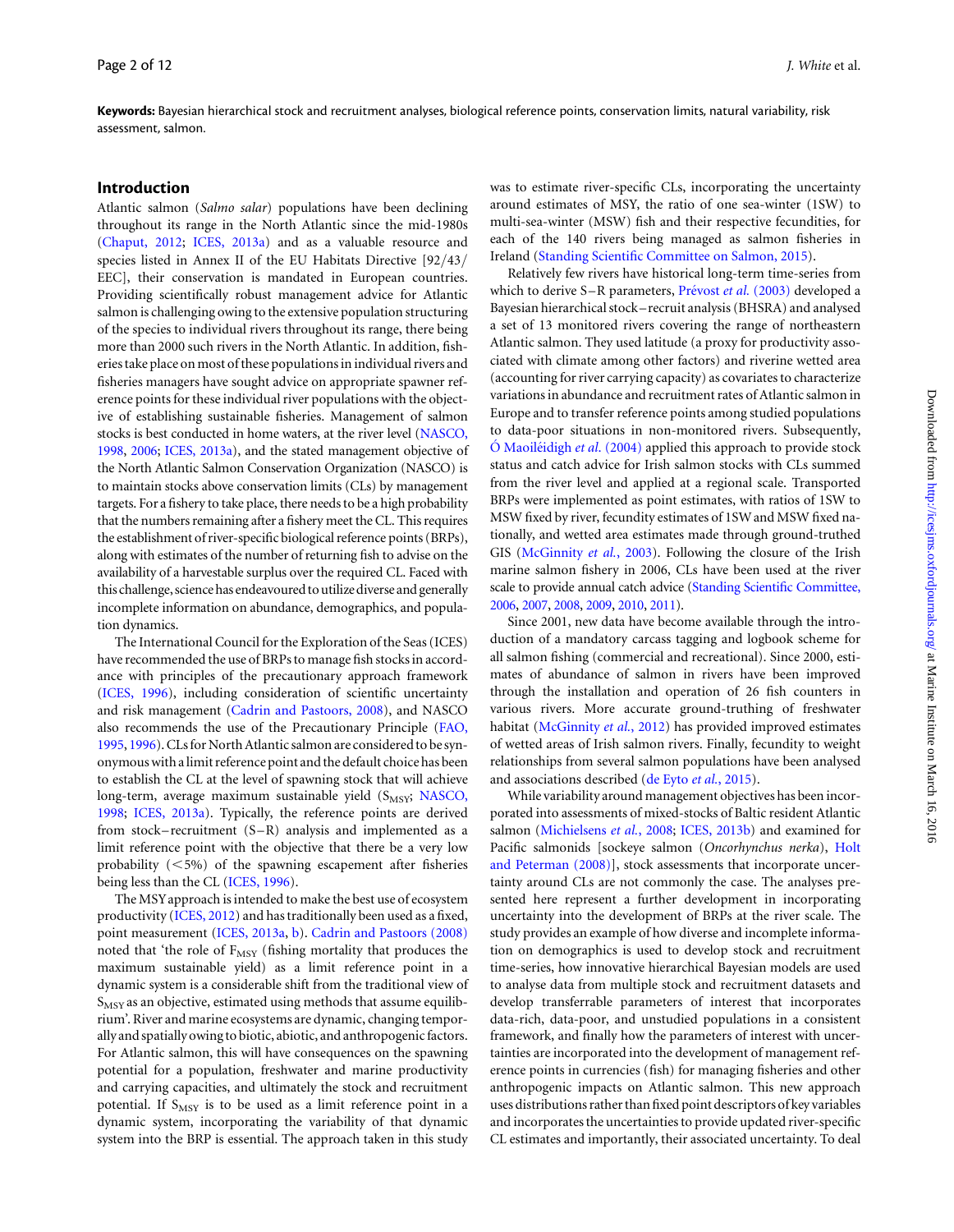with small sample sizes from some rivers, the approach included a set of minimum sample size rules to ensure that, in such situations, realistic parameter distributions were used. The compilation of these new data and the development of the modelling approach provide a more robust framework for CL estimation and the subsequent provision of catch advice. Atlantic salmon is used as the case study to demonstrate the approach for a highly complex species population and management structure. This presents a further step forward from theoretical to practical incorporation of natural variability in fish populations into stock assessments and ultimately catch advice for sustainable fisheries.

#### Material and methods

The inference and prediction processes for developing reference points for populations of Atlantic salmon from Ireland are presented in Figure 1. To undertake stock – recruitment analyses and establish river-specific CLs, river-specific estimates of salmon fecundity and sea age ratios of 1SW : MSW salmon are needed.

#### Biological characteristics and reconstruction of spawner and recruitment series

River-specific biological characteristics, including sea age composition and fecundity, and time-series of spawners and recruits were reconstructed using data from Irish rivers.

River-specific data on salmon weights were available from the database of reported angling catch weights (National Wild Salmon and Sea Trout Carcass Tagging and Logbook Scheme) from 6 years, 2006–2011, a period before the implementation of the CLs used in stock assessment and management. The data, a

total of 174 795 observations, consisted of individual weights of rodcaught salmon by river and date of capture. A total of 169 991 observations with complete information were used in the following analyses.

The first analysis consisted of estimating the river-specific sea age composition in Irish rivers. [Nicieza](#page-11-0) et al. (1991) reported on the bimodality of salmon fork length corresponding to sea age groups and Bacon et al. [\(2009\)](#page-11-0) reported efficiencies of  $>97.9$  and  $>95.8\%$ in assigning 1SW and two sea-winter ages, respectively, based on weight. We chose to separate the adult age classes using catch weight. On the basis of expert opinion and the analysis by [Quinn](#page-12-0) et al. [\(2006\),](#page-12-0) salmon weights were divided into two groups, split at 4 kg as an initial division of 1SW and MSW age classes. Median weights and associated standard deviations of the two sea age groups were used to parameterize normal frequency distributions [after [Burgman](#page-11-0) et al. (1993) and [Latto \(1992\)](#page-11-0)] of the weights of the 1SW and MSW components of each river stock (for example in Figure [2,](#page-4-0) the Blackwater river in Kerry). Median values of the observed weight ranges were used as the average as they proved the best estimate of the most likely 1SW and MSW weights in the data owing to the initial data split at 4 kg [consistent with [de Eyto](#page-11-0) et al. (2015)].

The bimodal frequency weight distributions of the weight data in the database of river-specific angling reports were used to apportion the returns of salmon to the monitored rivers and to define the sea age composition for all sampled rivers into their sea age components (Figure 1). Weights were used to define age class in general preference to date of catch owing to variability in run timing across salmon rivers. This variability may or may not be prevalent, however, by tending to age classification based on weight, the



Figure 1. Schematic overview of the process of estimating river-specific CLs.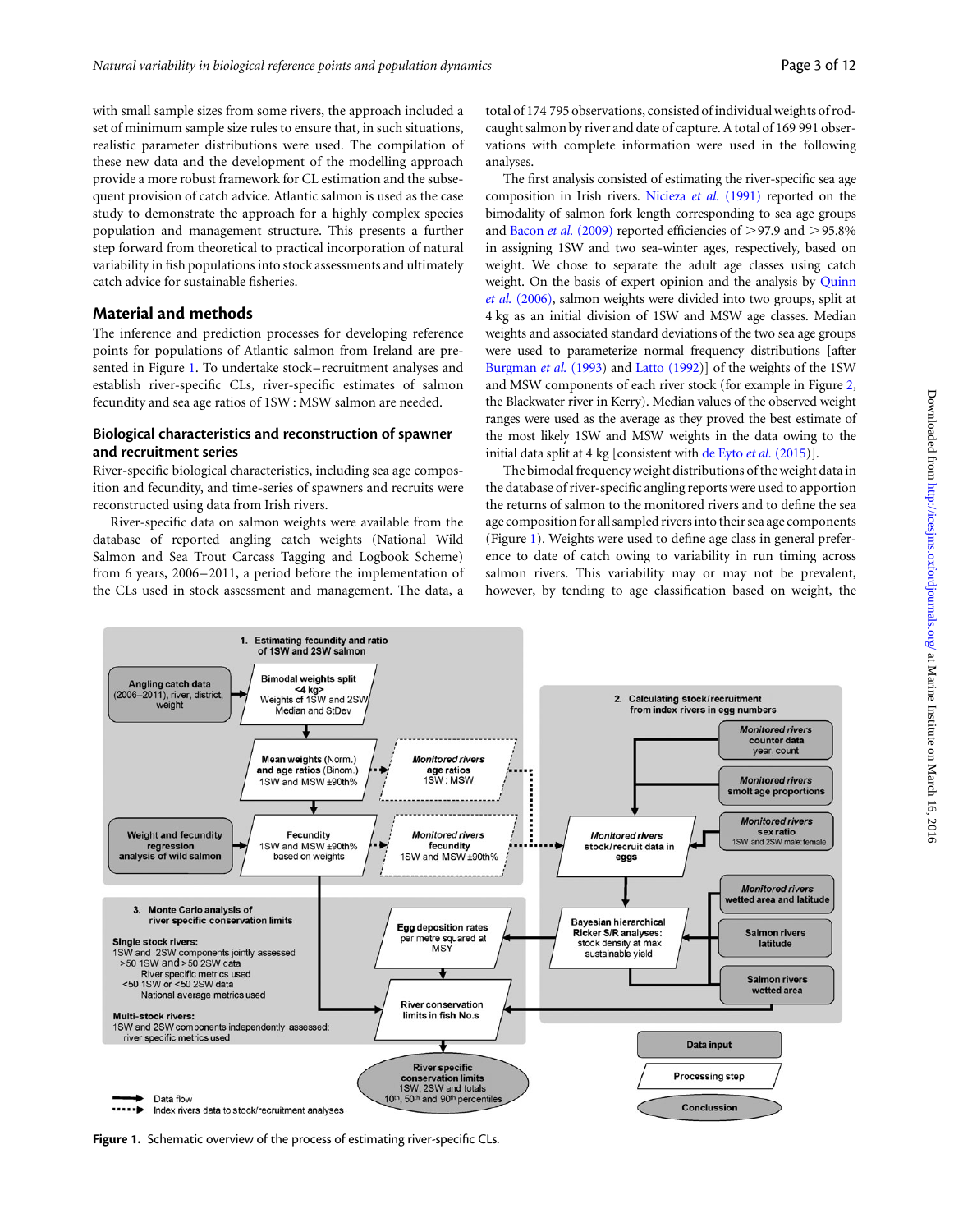<span id="page-4-0"></span>

Figure 2. Observed and forecast weight frequency distributions of

dates of catch become superfluous. Traditionally, the early run of salmon or "spring salmon" in Ireland occurs before May 31<sup>st</sup> in a distinct run (evidenced from catches and counters) and is known to comprise the earlier returning and larger multi-sea-winter fish. While some multi-sea-winter fish return to all rivers, there are only a small number of true "spring salmon" rivers. In instances where greater than 20% of the catch on a river occurred before May  $31<sup>st</sup>$ , the number of fish recorded before this period was used to define the MSW proportion of the age structure on the river. Thiswas considered as an appropriate cut-off based on empirical evidence and expert judgement, and represents a considerable contribution from MSW fish to the overall egg deposition of the population and a sizeable proportion of the catch to separate spring returning MSW salmon from summer returning 1SW salmon. There were 16 of 140 rivers where the cut-off was applied. In instances where fewer than 50 measurements for either weight class were available, national average values were applied ([Supplementary Appendix S1\)](http://icesjms.oxfordjournals.org/lookup/suppl/doi:10.1093/icesjms/fsw015/-/DC1).

Repeat spawners are known to occur but in small proportions (O´ [Maoileidigh](#page-11-0) et al., 2002; [ICES, 2010;](#page-11-0) [Klemetsen](#page-11-0) et al., 2003) and while they are not incorporated as a specific class in these analyses, their fecundity and probability of occurrence is encapsulated in the MSW age class. In a small number of instances where recent, detailed, investigations of weights or 1SW : MSW ratios had been conducted in specific rivers, these data were used rather than those derived from catch statistics as they were viewed as being more accurate (instances recorded in [Supplementary Appendix S1\)](http://icesjms.oxfordjournals.org/lookup/suppl/doi:10.1093/icesjms/fsw015/-/DC1).

Fecundities of 1SW and MSW salmon, in eggs per fish and their 10<sup>th</sup> and 90<sup>th</sup> percentiles, were estimated using the normal distribution of mean weight estimates and the corresponding  $\pm 90^{th}$ percentiles, and the weight to fecundity relationship for salmon from Irish rivers described by [de Eyto](#page-11-0) et al. (2015) [Equation 1]. The fecundity data of de Eyto et al[. \(2015\)](#page-11-0) were collected from 336 adult wild salmon sampled between 1992 and 2011 (Figure 3).

Eggs = 
$$
505.56 + 1250.83 \times
$$
 weight (kg). (1)

The stock and recruitment time-series analysed by  $\acute{o}$  Maoile $\acute{o}$ idigh et al[. \(2004\)](#page-11-0) were updated using revised freshwater habitat areas ([McGinnity](#page-11-0) et al., 2012), updated information on abundance of



1SW and MSW fish in the Blackwater river, Kerry. Figure 3. Salmon weights to the number of stripped eggs for 336 Irish wild salmon stripped between 1992 and 2011. Centre line is the least-squares linear regression following Equation (1); the dark grey area is the 95% confidence interval; the light grey area is the 95% prediction interval;  $r^2 = 0.266$ .

recruits and spawners, and updated sea age composition, and fecundity data. The abundance data are from annual counts of salmon moving up stream through fish counters or traps. The numbers of returning salmon and the spawning population were converted into egg equivalents using the proportions at sea age (1SW or MSW), the average fecundity of each age class based on river catch weight records in the catch statistics for the two sea age classes, and proportion of female in each sea age class. Sex ratios as reported by  $\acute{O}$  Maoiletidigh et al. (2004), for 1SW at 0.6 : 0.4 and MSW at 0.85 : 0.15 females to males, respectively, were retained as there was no significant change in the available information from monitored stocks for this parameter compared with that used previously and no new systematic studies to allow variation in this parameter to be included. On the basis of age of returning spawners and smolt age proportions specific to each river (Table [1\)](#page-5-0), the brood year for each age class of spawners was assigned [\(Potter](#page-12-0) et al., [2004\)](#page-12-0). Recruits and spawners were expressed in units of total eggs. Reconstructed time-series were available for 22 rivers ranging from  $51^\circ$  $51^\circ$  $51^\circ$ N to  $55^\circ$ N latitude (Table 1). The number of observations per river ranged from 3 (the Kerry Blackwater and the Casla) to 26 (Burrishoole) with 20 having 5 or more, 17 having 8 or more, and 15 having 10 or more years of observations.

The river-specific details of the sample sizes in the catch logbook data, the applied sample sizes following the application rules, and the resulting age composition ratios of 1SW to MSW, weight ranges, applied fecundities, and their 10<sup>th</sup> and 90<sup>th</sup> percentile are listed in [Supplementary Appendix S1](http://icesjms.oxfordjournals.org/lookup/suppl/doi:10.1093/icesjms/fsw015/-/DC1).

#### Hierarchical Bayesian model to estimate reference points

The hierarchical Bayesian model described in Prévost et al. (2003) was used in this analysis, in which a Ricker stock and recruitment function was assumed ([Ricker, 1954](#page-12-0), [1975\)](#page-12-0). Non-informative priors, as described in Prévost et al. (2003) and  $\acute{o}$  Maoiléidigh et al. [\(2004\)](#page-11-0), were assumed. Fitting was done using Monte Carlo Markov Chain in Gibbs sampling with the software OpenBUGS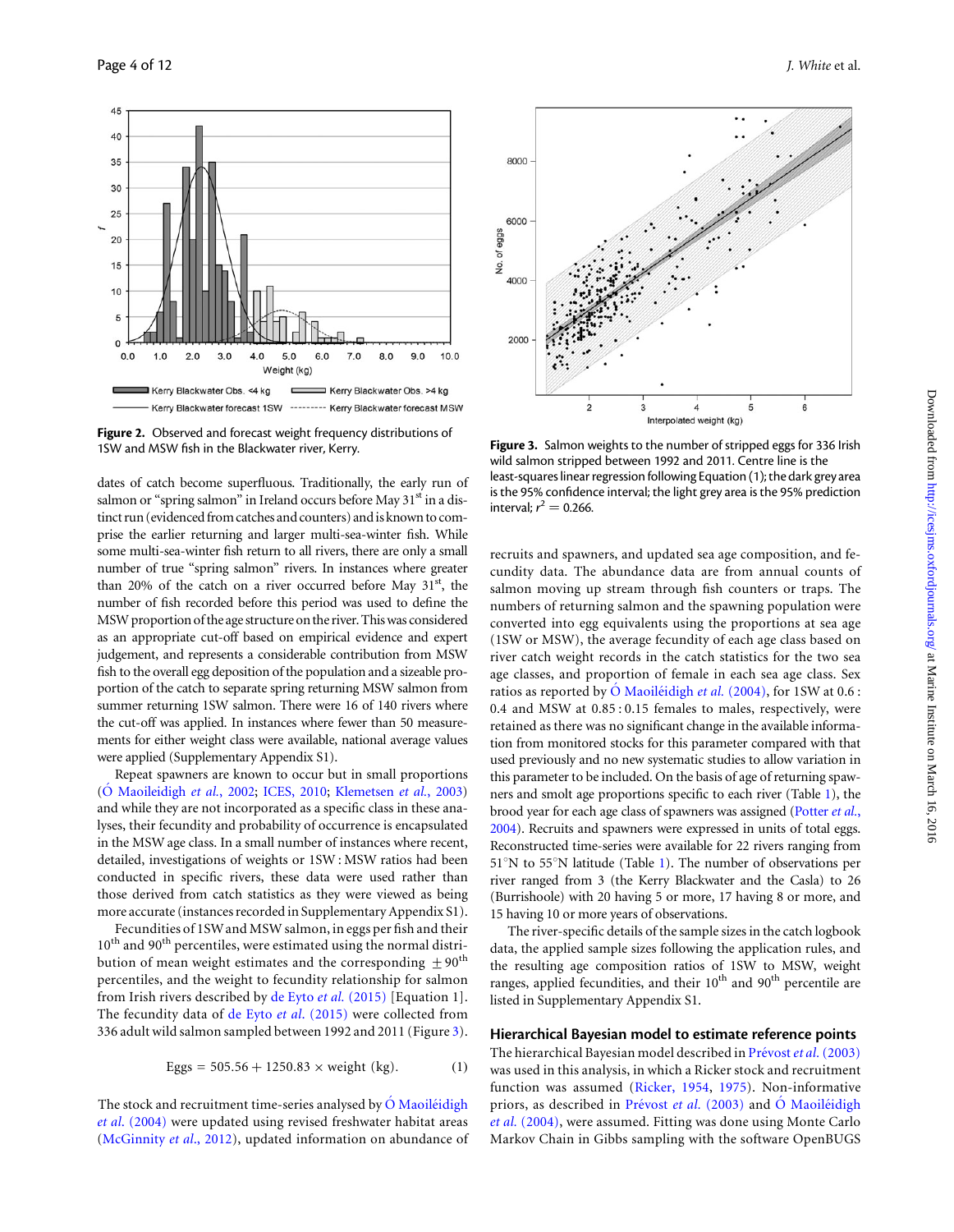<span id="page-5-0"></span>Table 1. Stock– recruitment monitored rivers, latitudes, wetted areas, number of observations, and smolt age composition (arranged according to latitude).

|                      |                    |                   |                  | Number of<br>years of $S - R$ | Smolt age composition <sup>a</sup> |                 |                 |  |
|----------------------|--------------------|-------------------|------------------|-------------------------------|------------------------------------|-----------------|-----------------|--|
| <b>River</b>         | Country            | Latitude (dec °N) | Wetted area (ha) | observations                  | 1 year                             | 2 years         | 3 years         |  |
| Frome                | UK (England)       | 50.50             | 87.642           | 20                            | 0.95                               | 0.05            | 0.00            |  |
| Tamar                | UK (England)       | 50.58             | 292.566          | 13                            | 0.07                               | 0.92            | 0.01            |  |
| Bandon               | Ireland            | 51.74             | 136.041          | 4                             | 0.05                               | 0.86            | 0.08            |  |
| Curraune             | Ireland            | 51.84             | 20.162           | 4                             | 0.05                               | 0.86            | 0.08            |  |
| Blackwater (Lismore) | Ireland            | 51.91             | 888.253          | 4                             | 0.05                               | 0.86            | 0.08            |  |
| Blackwater (Kerry)   | Ireland            | 51.91             | 27.611           | 3                             | 0.05                               | 0.86            | 0.08            |  |
| Feale                | Ireland            | 52.34             | 211.806          | 4                             | 0.05                               | 0.86            | 0.08            |  |
| Slaney               | Ireland            | 52.60             | 321.927          | 4                             | 0.14                               | 0.79            | 0.07            |  |
| Dee                  | UK (England)       | 53.00             | 617.000          | 15                            | $NA^b$                             | NA <sup>b</sup> | $NA^b$          |  |
| Liffey               | Ireland            | 53.20             | 233.782          | 4                             | 0.05                               | 0.86            | 0.08            |  |
| Casla                | Ireland            | 53.34             | 17.621           | 3                             | 0.05                               | 0.86            | 0.08            |  |
| Screebe              | Ireland            | 53.44             | 6.192            | 6                             | 0.05                               | 0.86            | 0.08            |  |
| Erriff               | Ireland            | 53.67             | 54.040           | 21                            | 0.02                               | 0.85            | 0.14            |  |
| Dee                  | Ireland            | 53.84             | 94.684           | 3                             | 0.05                               | 0.86            | 0.08            |  |
| Burrishoole          | Ireland            | 53.99             | 12.767           | 26                            | 0.14                               | 0.85            | 0.01            |  |
| Ballysadare          | Ireland            | 54.12             | 214.721          | 3                             | 0.05                               | 0.86            | 0.08            |  |
| Lune                 | UK (England)       | 54.50             | 423.000          | 18                            | $NA^b$                             | $NA^b$          | $NA^b$          |  |
| Eany                 | Ireland            | 54.71             | 45.746           | 3                             | 0.05                               | 0.86            | 0.08            |  |
| Bush                 | UK (North Ireland) | 55.00             | 84.550           | 21                            | 0.30                               | 0.70            | 0.01            |  |
| Faughan <sup>c</sup> | UK (North Ireland) | 55.00             | 88.238           | 11                            |                                    |                 |                 |  |
| Mourne <sup>c</sup>  | UK (North Ireland) | 55.00             | 1036.056         | 13                            |                                    |                 |                 |  |
| North Esk            | UK (Scotland)      | 57.00             | 210.000          | 16                            | $NA^b$                             | NA <sup>b</sup> | NA <sup>b</sup> |  |

<sup>a</sup>Smolt age proportions as advised by river managers/biologists from *ad hoc* electrofishing and scale reading.<br><sup>b</sup>Smolt ages were not available and spawner, recruit data were provided precelsulated in the pumber of egg

bSmolt ages were not available, and spawner - recruit data were provided precalculated in the number of eggs.

No update of data was available for the rivers Faughen or Mourne on that of Prevost et al. (2003).

(Lunn et al.[, 2009\)](#page-11-0). Convergence was achieved with 66 000 iterations of three chains. Leaving the first 22 000 as burn-in gave 132 000 implemented iterations and was checked using Gelman –Rubin diagnostic [\(Gelman and Rubin, 1992](#page-11-0)) and the multivariate analogue of [Brooks and Gelman \(1998\)](#page-11-0) for assessing convergence of multiple parameters simultaneously.

The reference point chosen was " $S_{opt}$ ", the egg deposition corresponding to MSY (Prévost et al., 2003). This value is considered equivalent to a limit reference point and a CL as used in other jurisdictions ([ICES, 2012](#page-11-0)).

#### River-specific CLs

The posterior distribution for the CL of a new river without stock and recruitment data was derived from the BHSR model. The CLs are expressed in units of eggs per  $m<sup>2</sup>$  of river habitat area. The egg deposition rates are converted to total eggs by raising to the wetted area of a river and converting into adult fish equivalents (number of 1SW and MSW fish) using the river-specific proportions of 1SW and MSW sea age groups, and 1SW and MSW salmon fecundities.

For this study, the relationship reported in  $\acute{o}$  Maoiletidigh et al. [\(2004\)](#page-11-0) was further developed through Monte Carlo simulations in Equation (2), by introducing variability at the  $10^{th}$  and  $90^{th}$  percentiles around the estimate of median ratios of 1SW to MSW fish, median fecundities of 1SW and MSW fish, and the posterior BHSRA transport model median BRP egg deposition rates [after Prévost et al. [\(2003](#page-12-0))]. This translates MSY in the number of eggs per metre squared into MSY in numbers of adult salmon per metre squared while also providing the variability around the estimates.

$$
S_{MSY_{fish,j,i}} = \frac{(S_{MSY_{eggs,j,i}} \times Hab_j)}{(P1SW_{j,i} \times P1SWFem_{j,i} \times Fec1SW_{j,i} + PMSW_{j,i} \times PMSWFem_{j,i} \times FecMSW_{j,i})}
$$
(2)

where

- (i)  $S_{MSY_{fish,i}}$  = spawners for MSW in terms of fish for river j and simulation *i*,
- (ii)  $S_{MSY_{eggs,i,i}} = CL$  in units of eggs per m<sup>2</sup> for river j and simulation i, from the BHSR model,
- (iii) Hab<sub>j</sub> = habitat area (m<sup>2</sup>) for river *j*,
- (iv)  $P1SW_{j,i} =$  proportion of adult salmon that are 1SW sea age for river  $j$  in simulation  $i$ ,
- (v) P1SWFem $_{i,i}$  = proportion of female in the adult salmon of 1SW sea age for river  $j$  in simulation  $i$ ,
- (vi) Fec1SWFe $m_{i,i}$  = fecundity in terms of eggs per female adult salmon of 1SW sea age for river  $j$  in simulation  $i$ , and
- (vii)  $PMSW_{j,i}$ ,  $PMSWFem_{j,i}$ , and  $FecMSW_{j,i}$ , are, respectively, proportion of adults that are MSW sea age, proportion of female in the MSW adult sea age group, and fecundity of female adult MSW salmon for river j and simulation i.

Uncertainties in the biological characteristics for each river and in the CL per river were incorporated by Monte Carlo simulations according to Equation (2). Triangular distributions were implemented for the proportions of 1SW and MSW fish, their fecundities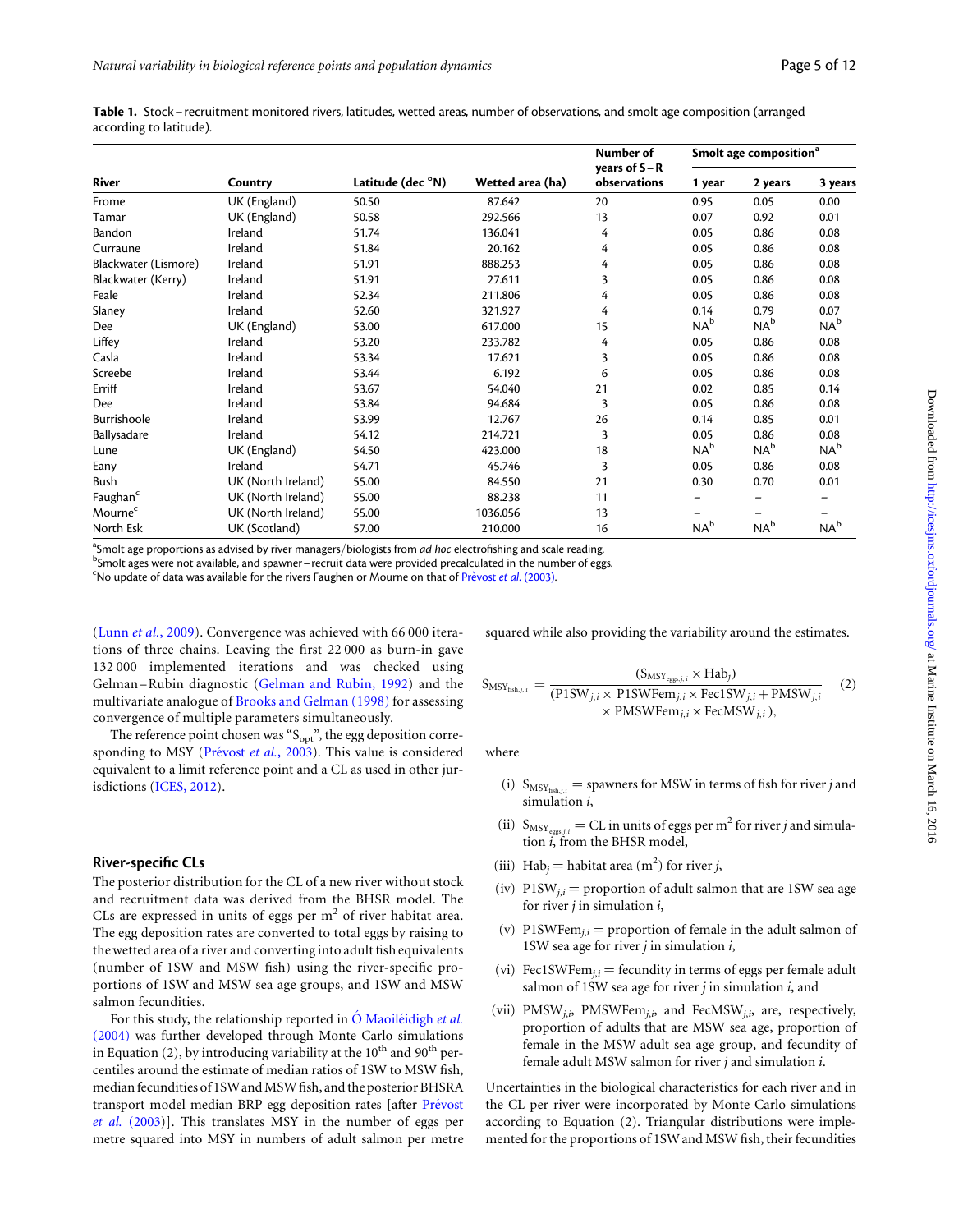<span id="page-6-0"></span>(based on variations in mean weight by sea age), and the river MSY in the number of eggs. The triangular distributions were characterized with median values set as mid-points, and  $10^{th}$  and  $90^{th}$  percentiles as minimum and maximum values, respectively. The Monte Carlo simulations were run in Oracle Crystal Ball (risk assessment software add-in for Microsoft Excel<sup>TM</sup> from Oracle<sup>TM</sup>). Triangular Monte Carlo distributions were applied to accommodate asymmetry in the egg deposition rates and subsequently calculated distributions ( $\acute{o}$  Maoiléidigh et al., 2004; [Forseth](#page-11-0) et al., 2013). A total of 75 000 Monte Carlo iterations were run to describe the posterior distributions of the CLs in terms of fish for each river.

Analysis of changes in input data that result in changes in CLs

Multiple linear regressions were used to quantify the relative consequences of the changes in input data, sea ages, fecundities, and wetted areas, on revised CLs, the effect in terms of differences between the original and the revised CLs.

#### Results

Salmon count data from reference rivers provide a range of S–R scen-arios (Table [1](#page-5-0)), which were incorporated into the hierarchical structuring for transfer to non-monitored rivers, using latitude and wetted area as co-variates. Ricker S–R plots of monitored rivers (Figure 4)



Figure 4. Stock – recruitment series of the monitored rivers used in BHSRA and transportation of BRPs. Filled points =  $S - R$  data points; lines with open points  $=$  Ricker curves; dashed diagonal lines  $=$  1 in 1 replacement; solid vertical lines  $=$  surplus at MSY; solid horizontal/diagonal lines  $=$ linear regressions of S–R data points. Ricker curves are not detailed for the Blackwater—Kerry, Slaney, and Waterville/Currane as data did not lead to prediction of asymptotes. Details for the rivers Faughan and Mourne are not given as no update from Prévost et al. (2003) was available.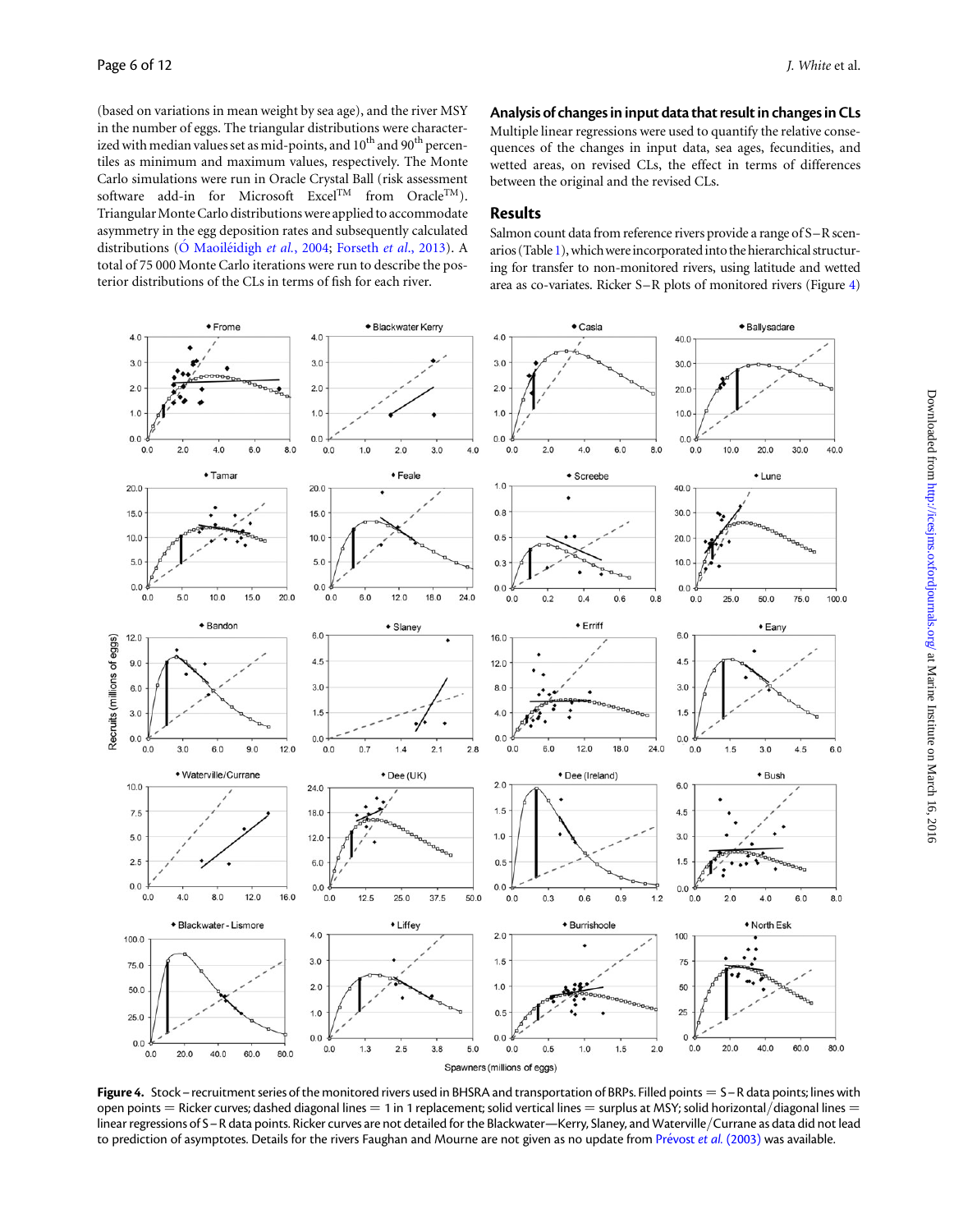

Figure 5. Egg deposition at MSY through BHSRA for monitored rivers (as indicated) and transported to other Irish salmon rivers. Open circles are median transported egg deposition rates at MSY of non-monitored rivers, and filled circles are their 90<sup>th</sup> percentiles. Error bars are 90<sup>th</sup> percentiles of the monitored rivers with interquartile ranges and medians.

demonstrate a range of spawner—recruit dynamics. While the data from the Kerry Blackwater, the Slaney, and the Currane were individually uninformative of the stock and recruitment dynamics, they were kept in the hierarchical analyses as observations provide information on variability in the S-R relationship within and among rivers.

Ricker S-R models of all rivers excluding the three rivers mentioned above suggest compensatory and in several cases overcompensation of the stock and recruitment series (Figure [4](#page-6-0)). Analyses with the updated list of monitored rivers, stock – recruitment time-series, and wetted areas showed a relationship between egg deposition rates and latitude similar to that shown by Prévost et al. [\(2003\)](#page-12-0). Recruitment (in eggs per  $m<sup>2</sup>$ ) in monitored rivers increased with northerly progression (Figure 5), showing that salmon populations in rivers produce higher recruitment with increasing latitude. For the monitored rivers, the positive skew in  $S_{MSY}$  and recruitment at MSY ( $R_{MSY}$ ) distributions are evident (Figures 5 and 6). Such positive skews are commonly found in distributions of organisms exhibiting spatial clumping ([Elliot, 1977\)](#page-11-0).

When these relationships were transferred to non-monitored rivers by the BHSRA using the covariates of wetted area and latitude, the values of egg deposition at MSY showed a similar increase with latitude and increasing positive skew in their distributions, covering similar ranges to the monitored rivers (Figure 5).



Figure 6. Egg recruitments at MSY from monitored rivers through BHSRA (medians, interquartile ranges, and 90th percentiles).

The Monte Carlo construction of river-specific CLs enabled the uncertainties in the input data to be incorporated and for the resulting CLs to have associated uncertainty ranges. These uncertainties can be carried forward into stock assessments and included in determining attainment of CLs. Calculated CLs [\(Supplementary](http://icesjms.oxfordjournals.org/lookup/suppl/doi:10.1093/icesjms/fsw015/-/DC1)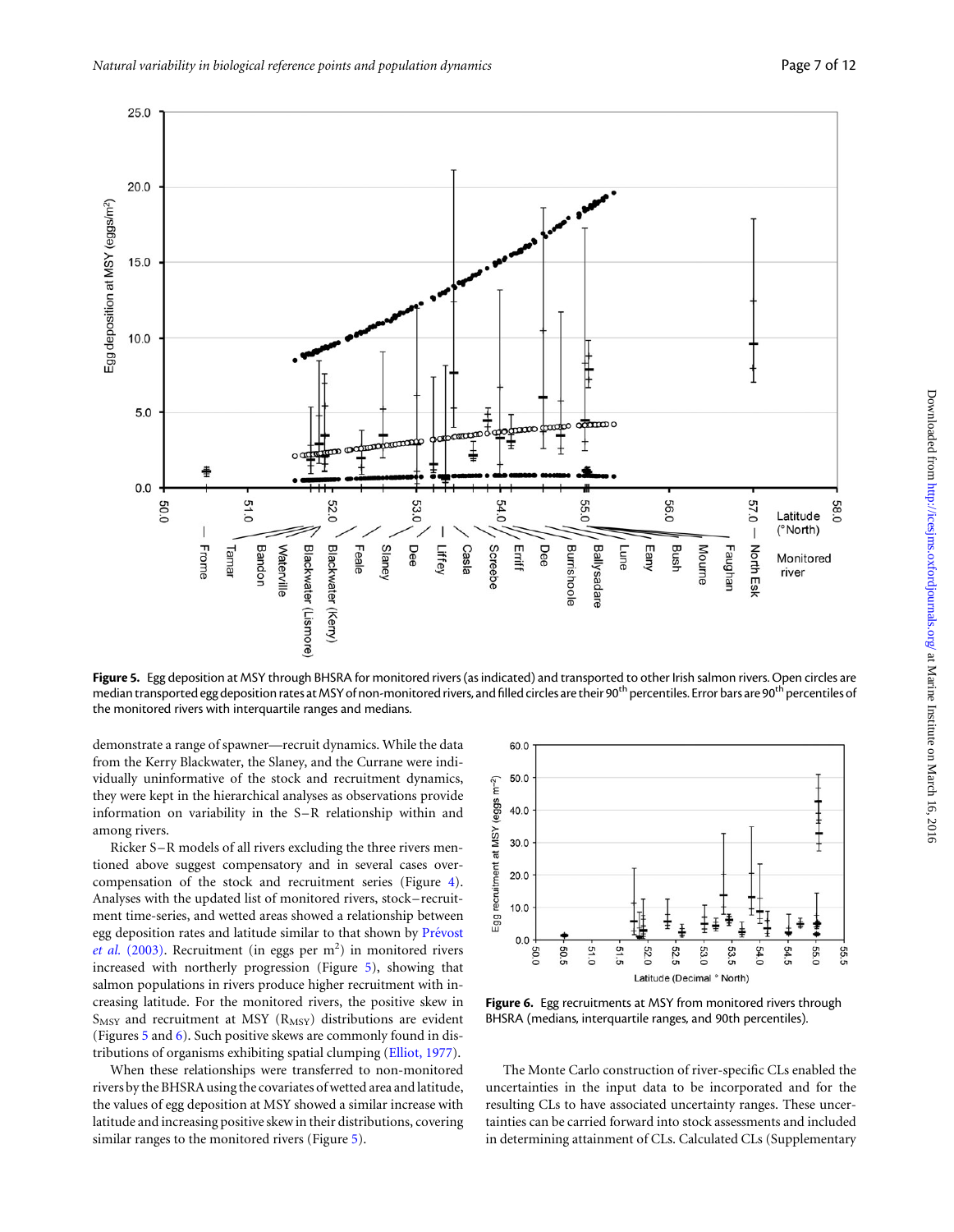[Appendix S2\)](http://icesjms.oxfordjournals.org/lookup/suppl/doi:10.1093/icesjms/fsw015/-/DC1) display positively skewed distributions, which are evident when comparing the  $10<sup>th</sup>$  and  $90<sup>th</sup>$  percentiles, medians, and means of the estimate.

Differences between the CLs applied to national catch advice before 2012 and those calculated here varied widely. Of the 139 agespecific 1SW CLs, the values increased for 31 rivers and decreased in 107 rivers (Figure 7). Almost all (137 of 139) of the MSW CLs



Figure 7. Differences between pre- and post-2012 CLs expressed as percentage difference from pre-2012 values (a) and percentage contributions of updated wetted areas (b) and biology (c) for 1SW, MSW, and total CLs.

increased. For combined sea age CLs, the values increased for 53 rivers (Figure 7).

For all but three rivers, 1SW CLs are greater than their MSW counterparts. This may be expected in Ireland where most stocks are grilse (1SW) dominated. The three exceptions are the Slaney (Wexford), the Lackagh, and the Leannan (Letterkenny). For the Slaney, the 1SW : MSW ratio was set based on independent age analyses (Inland Fisheries Ireland, unpublished data). For the Lackagh and Leannan, the split was made based on the date of capture as the two rivers are known to have strong spring runs of MSW fish.

The effect on CL estimates from using updated biological variables and wetted areas was discernible ([Supplementary Appendix](http://icesjms.oxfordjournals.org/lookup/suppl/doi:10.1093/icesjms/fsw015/-/DC1) [S2](http://icesjms.oxfordjournals.org/lookup/suppl/doi:10.1093/icesjms/fsw015/-/DC1)). For 1SW CLs, most changes [accounting for 130 (94%) of rivers] were within  $\pm 50\%$  of the pre-2012 CLs and 100 rivers (72%) within  $\pm 20\%$  of their previous values (Figure 7). Similarly, 130 (94%) newly calculated total CLs were within  $+50\%$  of their pre-2012 values and 109 (79%) within  $+20\%$  of their original values. Changes were greater for the MSW CL components, where 13 (9%) exhibited changes within  $\pm$  50% of their MSW CLs, 38 (28%) increased by up to 100% on their pre-2012 counterparts, and 100 (72%) showed increases of over 100%. This may be expected considering the age structure of populations in the original study, with most fixed at 92.5% 1SW and 7.5% MSW, and sea age fecundities fixed for all at 3400 eggs per 1SW salmon and 8000 per MSW salmon.

For 1SW, MSW, and total CLs, the change in wetted areas had an extremely significant effect (Table 2). For 1SW CLs, changes in the fecundity of the age group also had an extremely significant effect, whereas for the MSW CLs, the proportional change of the age group had a significant effect. For the total CL, the changes in fecundities of both age groups had significant effects on CLs.

Post-2012 1SW CLs were strongly correlated with the pre-2012 values (Figure [8;](#page-9-0)  $p < 0.001$ ;  $r^2$  of 0.85). While they are in general slightly greater for smaller stocks and lower for larger stocks, the 90% uncertainty interval for the regression line included unity. Paired t-test of log-transformed pre- and post-2012 1SW CLs

Table 2. Multiple linear regression estimates of the effects, standard errors, t-values, and significances of changing the values of variables in Equation (1), from their pre-2012 values to their post-2012 values ([Supplementary Appendix S2\) on CL values \(136 degrees of freedom](http://icesjms.oxfordjournals.org/lookup/suppl/doi:10.1093/icesjms/fsw015/-/DC1) [in each case\).](http://icesjms.oxfordjournals.org/lookup/suppl/doi:10.1093/icesjms/fsw015/-/DC1)

| <b>CL</b>  | Variable      | <b>Estimate</b> | Std. error | t-value  | Pr(> t )     |
|------------|---------------|-----------------|------------|----------|--------------|
| 1SW        | (Intercept)   | $-0.135$        | 0.050      | $-2.708$ | $0.008**$    |
|            | 1SW age prop. | $-0.132$        | 0.233      | $-0.567$ | 0.572        |
|            | 1SW fecundity | $-0.992$        | 0.265      | $-3.752$ | $<$ 0.001*** |
|            | Wetted area   | 0.954           | 0.023      | 40.898   | $<$ 0.001*** |
| <b>MSW</b> | (Intercept)   | 2.282           | 0.786      | 2.903    | $0.004**$    |
|            | MSW age prop. | 0.136           | 0.043      | 3.179    | $0.002**$    |
|            | MSW fecundity | 4.404           | 3.410      | 1.291    | 0.199        |
|            | Wetted area   | 2.486           | 0.073      | 34.033   | $<$ 0.001*** |
| Total      | (Intercept)   | $-0.798$        | 0.291      | $-2.741$ | $0.007**$    |
|            | 1SW age prop. | $-119.502$      | 103.720    | $-1.152$ | 0.251        |
|            | MSW age prop. | $-9.652$        | 8.412      | $-1.147$ | 0.253        |
|            | 1SW fecundity | $-0.830$        | 0.361      | $-2.300$ | $0.023*$     |
|            | MSW fecundity | $-3.520$        | 1.339      | $-2.629$ | $0.010**$    |
|            | Wetted area   | 1.076           | 0.025      | 42.852   | $<$ 0.001*** |

\*Significant at  $p < 0.05$ .

\*\*Significant at  $p < 0.01$ .

\*\*\*Significant at  $p < 0.001$ .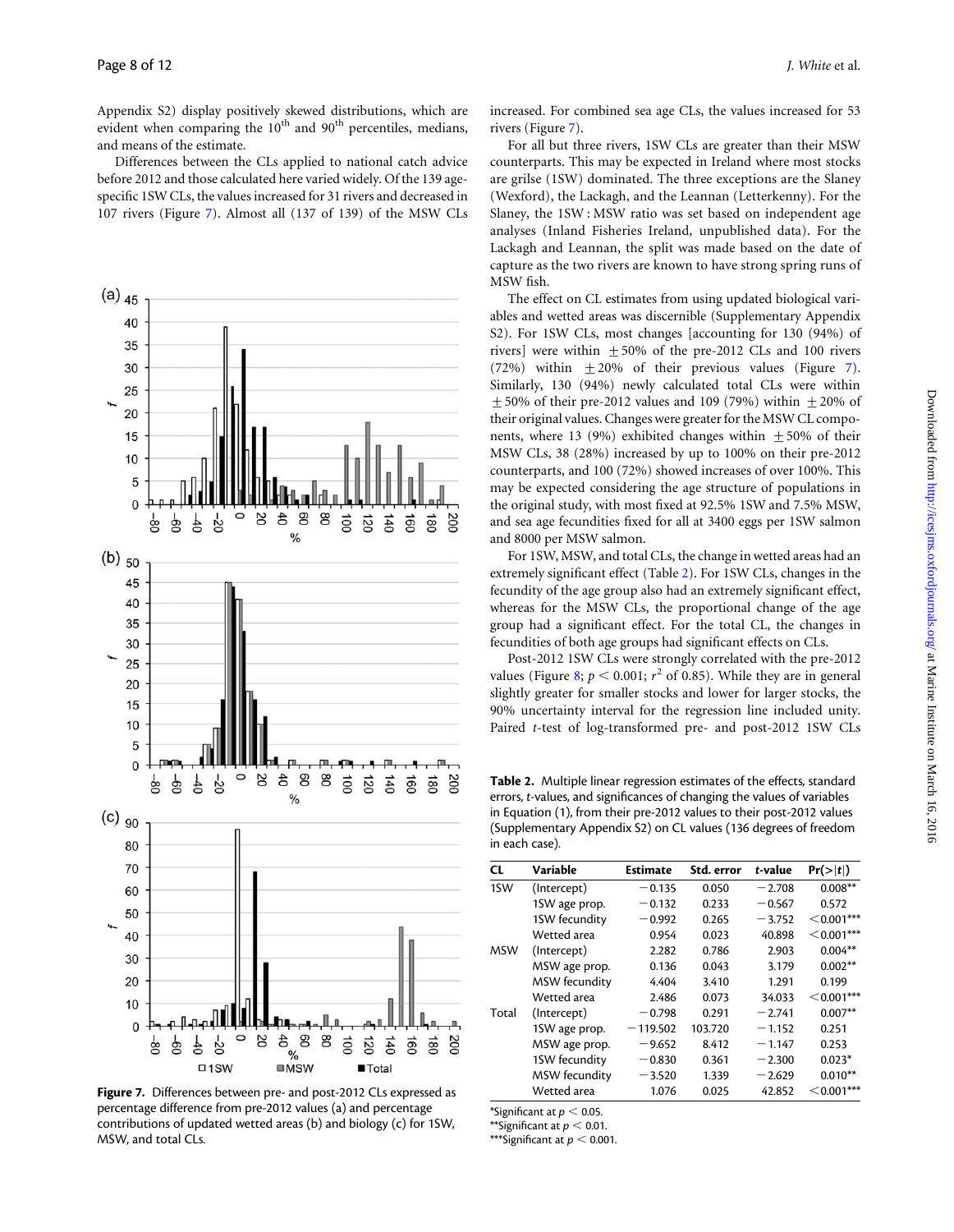<span id="page-9-0"></span>

Figure 8. Post-2012 CLs plotted against their pre-2012 counterparts for (a) 1SW, (b) MSW, and (c) total CLs. Dashed diagonal lines show a 1 : 1 linear gradient. Errors on the post-2012 CLs are 90<sup>th</sup> percentiles. Solid lines are linear regressions; regression equations and  $r^2$  values shown.

showed that their averages were extremely significantly different  $(t = 4.127; p < 0.001, d.f. = 137)$ , with new CLs lower than their pre-2012 counterparts. Conversely, the post-2012 MSW CLs were greater than their pre-2012 counterparts. As with the 1SW CLs, there is a statistically significant regression ( $p < 0.001$ ;  $r^2 = 0.79$ ) although in terms of absolute values, the CLs were statistically significantly different (paired t-test on log-transformed values;  $t =$ 24.77;  $p < 0.001$ , d.f. = 137). Regression between the two sets of total CLs was significant ( $p > 0.001$ ) with a slope of 0.93 in 1, close to 1 in 1,  $r^2 = 0.91$ , and their averages, however, were not significantly different (paired t-test on log-transformed values;  $t = 0.286$ ;  $p > 0.05$ , d.f. = 137). Ranges of variability around the original reference points (pre-2012) were not calculated and while the ranges around some of the CLs detailed here are wide,

they are within what may be considered expected ecological and biological ranges, and incorporate the values of pre-2012 CLs.

#### **Discussion**

[Harwood \(2000\)](#page-11-0) discussed the interplay of the terms 'risk', 'uncertainty', 'probability of loss', 'hazard', and 'threat', and the perception that 'risk' is synonymous with them all, but that often when using it we are implying 'uncertainty' around estimated outcomes. Conservation biology is primarily concerned with avoiding undesirable outcomes in an uncertain world, which is also the aim of fisheries stock assessments. By including an assessment of uncertainty with management advice, the probability of failure or success [the 'probable risk' following [Harwood \(2000](#page-11-0))] of not achieving a management target that is tolerable to managers, science advisors, and the general populous can be chosen.

In light of the downward trends in marine survival of Atlantic salmon ([ICES, 2015\)](#page-11-0) it is important to continue to review S–R data and relationships, sea age structures, and fecundities, if the declines in returns are to be understood and possibly mitigated against. While revising CLs does not change the realized population dynamics or result in more fish back to rivers, the use of the revised CLs should account for the current productive capacity of the stocks and be more appropriate for management whose purpose is ultimately conservation of the stocks for the long-term benefit of users. Age-specific CLs have been calculated as it is also important to enable separate management of spring and summer components of the returning stocks and monitor their numbers at MSY.

The S-R data in this study from the 22 monitored rivers cover a wide range of years, productivity ranges, population, and river sizes and latitudes (Figure [3\)](#page-4-0). Latitude and wetted area operated as covariates for transporting the MSY point to non-monitored rivers in the BHSR model as they were shown to be proxies for available habitat and associated population size and productivity ([Parent](#page-11-0) [and Rivot, 2011\)](#page-11-0). Information on these parameters is also widely available with little standardization required between catchments or jurisdictions. A refinement using the area of accessible riffle habitat and water temperature (minimum, maximum, or degree days) might provide more accurate estimates; however, these data are not readily available or standardized for all rivers.

Plots of stock and recruitment relationships shown in Figure [4](#page-6-0) are based on individual fits and the Ricker S–R curves are drawn using the point estimates of the parameter values, and are not the fits from the BHSRA model. While the lack of points in the lower parts of the relationships may be a concern for individual assessments, the hierarchical power of the BHSRA transfers information among the relationships making for robust estimates of the  $S_{MSY}$  points. In addition, the BHSRAincorporates variability and this can be transported andincorporated into estimates for other rivers. With more points in the lower reaches of the S–R time-series, the errors may have been reduced; however, the data, being observations, are robust and the error ranges accommodate the uncertainty. O Maoiletidigh et al.  $(2004)$ stated that the wide range of BRP posterior distributions illustrates the uncertainty that managers are faced with and that application of a precautionary approach in providing catch advice is important to afford adequate protection to stocks. This remains the case, and while uncertainties in ecological models are generally inherent to our incomplete knowledge and true ecological variability [\(Parent](#page-11-0) [and Rivot, 2011](#page-11-0)), assessments can be improved by the inclusion of measurable uncertainty from implicit sources [\(Harwood, 2000](#page-11-0)).

Measurements of variables provide us with estimates of their true values and their associated ranges, which in ecology will always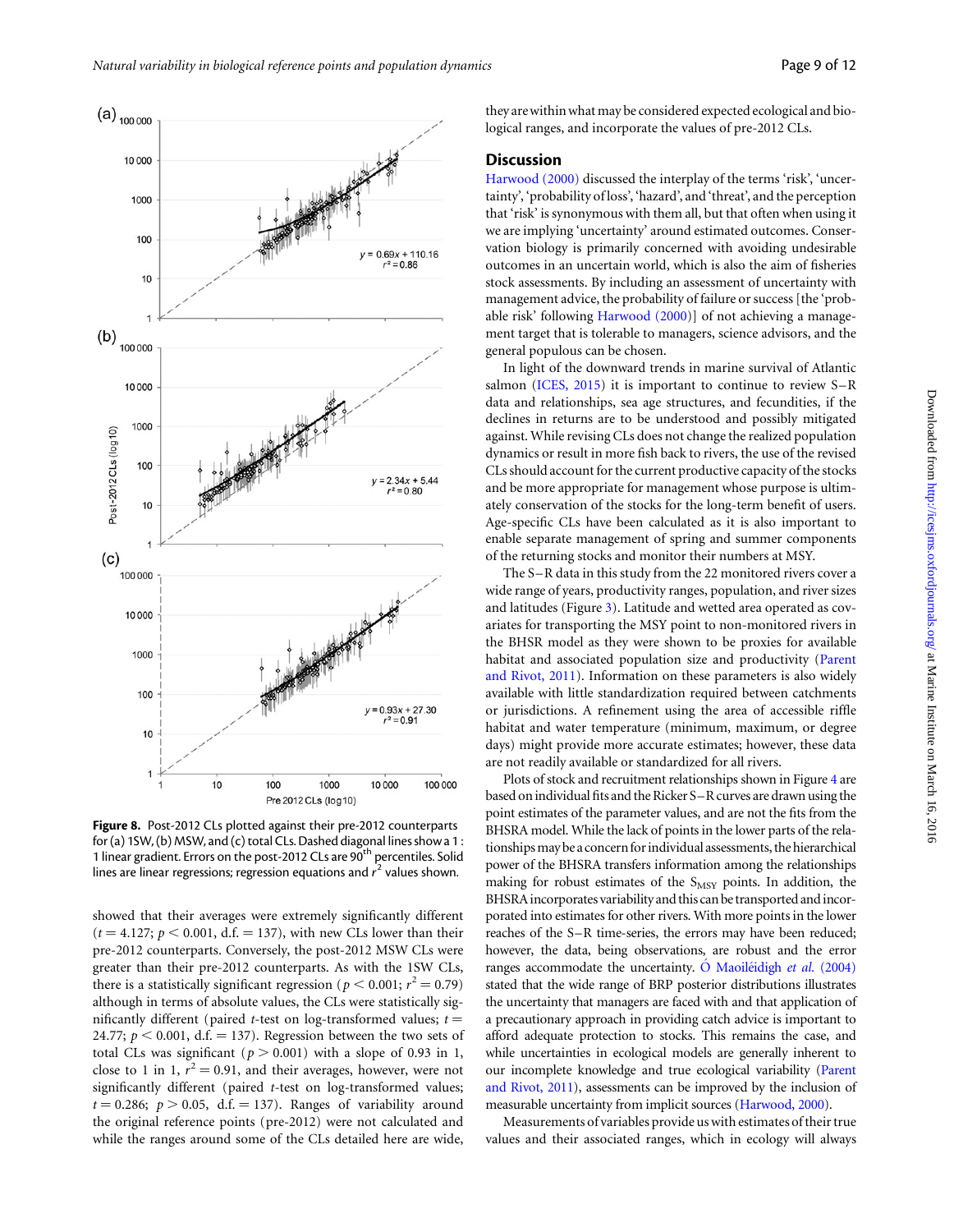Table 3. Annual percentage of rivers achieving CLs (proportion of CL achieved  $>1.00$  = recommended open for harvest fishing; between 1.00 and 0.65, recommended open for catch and release,  $<$  0.65 = recommend fishery is closed) and the numbers of stocks changing categories between years.

|         | <b>Proportion of CLs achieved</b> |                     |               |                  | Improving          |                  |                 |                    | <b>Disimproving</b> |                |                  |                    |              |
|---------|-----------------------------------|---------------------|---------------|------------------|--------------------|------------------|-----------------|--------------------|---------------------|----------------|------------------|--------------------|--------------|
| Year    | >1.00<br>(%)                      | 1.00:<br>$0.65$ (%) | < 0.65<br>(%) | No. of<br>stocks | Year and<br>change | Closed to<br>C&R | C&R to<br>catch | Closed to<br>catch | Total C&R           | Catch to       | C&R to<br>closed | Catch to<br>closed | <b>Total</b> |
| 2007 33 |                                   | 14                  | 53            | 138              |                    |                  |                 |                    |                     |                |                  |                    |              |
| 2008 40 |                                   | 14                  | 46            | 139              | $2007 - 2008$ 6    |                  |                 | 4                  | 15                  | $\Omega$       | 0                | $\Omega$           |              |
| 2009 39 |                                   | 12                  | 49            | 139              | $2008 - 2009$ 0    |                  |                 | 0                  |                     | $\overline{2}$ | <sup>1</sup>     |                    |              |
| 2010 41 |                                   | 11                  | 48            | 138              | $2009 - 2010$      |                  |                 |                    | 7                   | 4              | $\mathbf{2}$     | 0                  |              |
| 2011 42 |                                   | 12                  | 47            | 137              | $2010 - 2011$ 2    |                  | 4               | $\Omega$           | 6                   | 3              | $\Omega$         | $\Omega$           |              |
| 2012 42 |                                   | 10                  | 48            | 138              | $2011 - 2012$ 0    |                  |                 |                    | 6                   | 4              |                  |                    |              |
| 2013 41 |                                   | 8                   | 51            | 140              | $2012 - 2013$      |                  | 4               |                    | 6                   |                |                  |                    |              |
| 2014 44 |                                   |                     | 51            | 140              | $2013 - 2014$ 1    |                  | 6               | $\mathbf{0}$       |                     |                | $\Omega$         | $\Omega$           |              |

Horizontal line following 2012 highlights the cut between the use of old and new CLs.

contain extreme values. Variability in our estimates can be attributed to the natural range of the variable (including random and systematic errors) and survey errors where measurements are incorrectly taken or transcribed. In some instances, natural variability and survey errors can be clearly separated, for example extremely small or large records that fall outside possible ranges, though in many instances this will not be the case. The catch data used here derive from mandatory individual angler logbooks associated with a carcass tagging scheme. To reduce errors associated with recording catch date, location, fish weights, or their units, and in their digitization the removal of the top and bottom 10% of estimates, through implementation of  $10^{th}$  and  $90^{th}$  percentiles as minimum and maximum values, respectively, reduced their potential influence in the stochastic CL estimation. The restraint of variability is an important consideration, as ranges can be inflated through stochastic process calculations and can lead to large uncertainties. While extreme values have low likelihoods, they tend to be uninformative in management situations and Clark et al. [\(2001\)](#page-11-0) stated that the information content of a forecast is inversely proportional to its uncertainty with a wide confidence envelope indicating low information content. Therefore, ecosystem forecasts that are going to be of use need to include measured and calculated uncertainty while ensuring that the forecast also reports a useful degree of information.

To ensure a precautionary approach in setting salmon total allowable catch (TAC) and or quotas, BRPs need to be applied about their probabilities, as they are still estimates. Annual TACs are calculated by subtracting the CLs presented here ([Supplementary](http://icesjms.oxfordjournals.org/lookup/suppl/doi:10.1093/icesjms/fsw015/-/DC1) [Appendix S2\)](http://icesjms.oxfordjournals.org/lookup/suppl/doi:10.1093/icesjms/fsw015/-/DC1) from the estimated number of returning salmon in a stochastic framework. CL ranges are set as triangular distributions with  $10^{th}$  and  $90^{th}$  percentiles applied as minimum and maximum values, respectively and the 50<sup>th</sup> percentile as the most likely value, so their information content is retained (Clark et al.[, 2001\)](#page-11-0). The variability in returning salmon numbers is also incorporated giving TAC management advice with a range of probabilities of CLs being met [\(Standing Scientific Committee, 2006](#page-12-0), [2007](#page-12-0), [2008](#page-12-0), [2009,](#page-12-0) [2010,](#page-12-0) [2011](#page-12-0)). Management of salmon stocks in Ireland specifically requires objective stock assessments implementing an MSY approach following ICES and NASCO advice to maximize probability of attaining CLs.

In Ireland, the use of these CLs allows managers to set fishery rules which are relatively unambiguous, understandable, and practical to administer. Where a stock is exceeding CL, no harvest fishery is allowed. If the stock is below CL but exceeding 65%, managers



Figure 9. Annual ranges in proportions of CLs achieved (whiskers represent 2.5<sup>th</sup> and 97.5<sup>th</sup>; boxes represent 25<sup>th</sup> and 75<sup>th</sup> and midline 50<sup>th</sup> percentiles). Vertical dashed line represents the cut between the use of old and new CLs.

allow a catch and release angling fishery to proceed. Finally, if the stock is below 65% of the CL, all fisheries are closed. Accompanying the advice secondary information would include the shortfall below the CL of rivers not attaining the management target and would give course to advise on how to best manage the stock towards recovery. This system is facilitated by having the vast majority of fisheries operating within a river or estuary where it is more likely that the stocks will be from a single population (Potter and Ó Maoiléidigh, 2006). Since the introduction of updated CLs, the percentage of salmon rivers open for fishing has shown no notable change (Table 3) although the number of stocks that may be seen as having disimproved (changed to a more conservative fishing category) based on advice is 11, and while this is the largest number of changes seen since the new CLs were introduced in 2013, this is not an extreme change. This suggests a degree of consistency in the catch advice process between years. It also illustrates that despite the closure of a significant coastal fishery for salmon, it is likely that an increase in numbers of fish owing to the absence of this fishery is being offset by continued declines in marine survival for many stocks [\(ICES, 2015](#page-11-0)). Likewise, the range in the proportions of CLs achieved in each year (Figure 9) shows that the variability did not appear to change markedly following their introduction.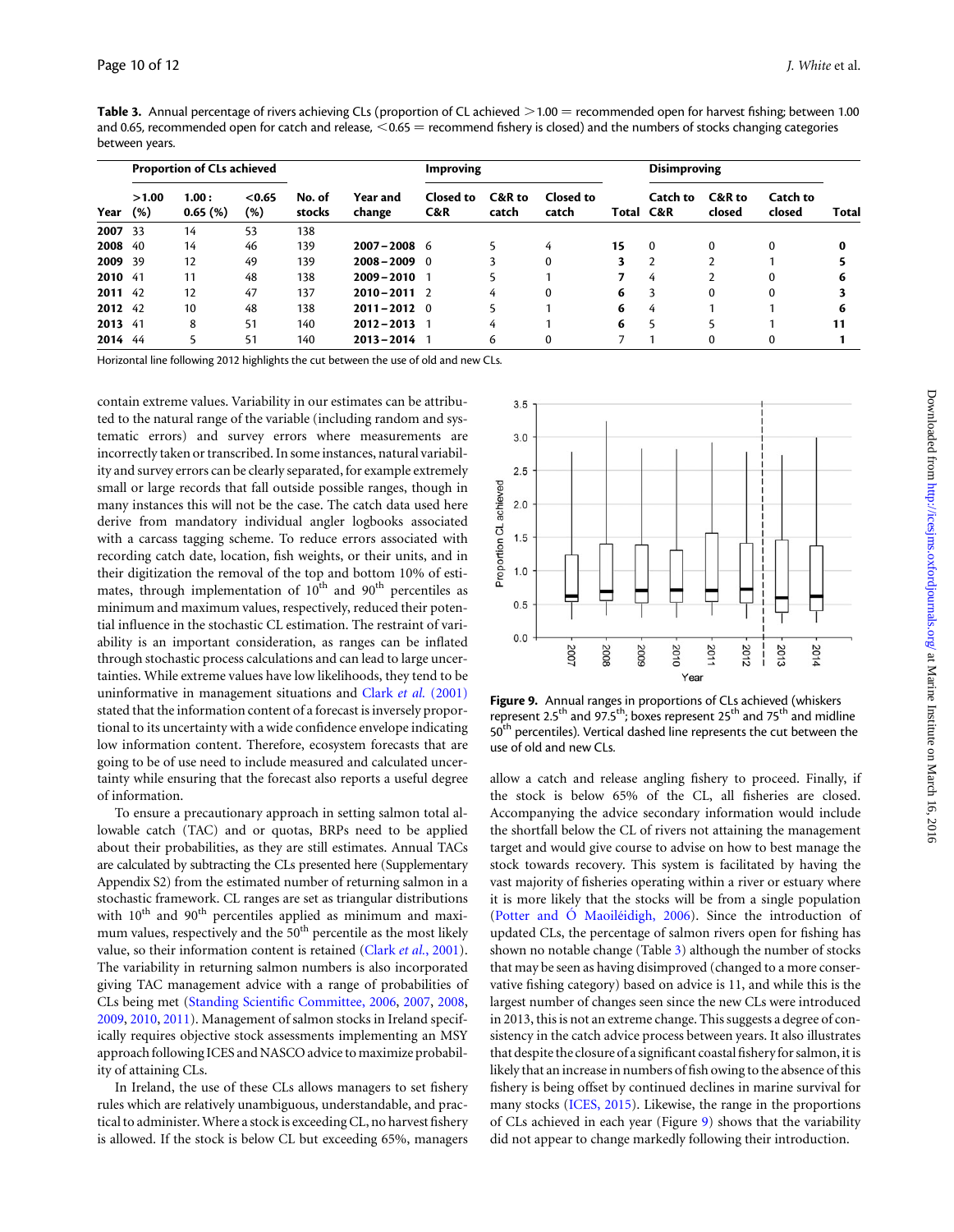<span id="page-11-0"></span>Continued review and improvement in stock assessment techniques, applications, and forecasts will provide more information on the rates of population decline and recovery. The continued use of new data as they become available is also essential if we are to improve our ability to manage these resources under changing circumstances and to ensure the long-term survival of the more fragile Atlantic salmon stocks.

The work described here represents a major development in the management and conservation of wild Atlantic salmon. The application of these new river-specific CLs along with their associated variability represents significant progress in ongoing efforts to improve salmon and other fish stock assessments.

#### Supplementary data

[Supplementary material is available at the](http://icesjms.oxfordjournals.org/lookup/suppl/doi:10.1093/icesjms/fsw015/-/DC1) ICESJMS online version [of the manuscript.](http://icesjms.oxfordjournals.org/lookup/suppl/doi:10.1093/icesjms/fsw015/-/DC1)

#### Acknowledgements

The authors acknowledge the contribution of data from Julian MacLean of Marine Scotland's Freshwater Laboratory, UK and Ian Davidson of Natural Resources Wales, UK and thank them for their time. They also thank Etienne Prévost for discussions regarding transfer of BRPs and provision of model code to update. Finally, they thank Mr D. Bowie for A. Sane.

#### References

- Bacon, P. J., Palmer, S. C. F., MacLean, J. C., Smith, G. W., Whyte, B. D. M., Gurney, W. S. C., and Youngson, A. F. 2009. Empirical analyses of the length, weight, and condition of adult Atlantic salmon on return to the Scottish coast between 1963 and 2006. ICES Journal of Marine Science, 66: 844–859.
- Brooks, S. P., and Gelman, A. 1998. General methods for monitoring convergence of iterative simulations. Journal of Computational and Graphical Statistics, 7: 434 –455.
- Burgman, M. A., Ferson, S., and Akçakaya, H. R. 1993. Risk Assessment in Conservation Biology. Chapman & Hall, New York.
- Cadrin, S. X., and Pastoors, M. A. 2008. Precautionary harvest policies and the uncertainty paradox. Fisheries Research, 94: 367–372.
- Chaput, G. 2012. Overview of the status of Atlantic salmon (Salmo salar) in the North Atlantic and trends in marine mortality. ICES Journal of Marine Science, 69: 1538–1548.
- Clark, J. S., Carpenter, S., Barber, M., Collins, S., Dobson, A., Foley, J. A., Lodge, D. M., et al. 2001. Ecological forecasts: an emerging imperative. Science, 293: 657 –660.
- de Eyto, E., White, J., Boylan, P., Clarke, B., Cotter, D., Doherty, D., Gargan, P., et al. 2015. The fecundity of wild Irish Atlantic salmon Salmo salar L. and its application for stock assessment purposes. Fisheries Research, 164: 159–169.
- Elliot, J. M. 1977. Some Methods for the Statistical Analysis of Samples of Benthic Invertebrates, 2nd edn. Freshwater Biological Association, Ambleside, UK.
- FAO. 1995. Precautionary approach to fisheries. Fisheries Technical Paper, 350, Part 1. 52 pp.
- FAO. 1996. Precautionary approach to capture fisheries and species introductions. Elaborated by the Technical Consultation on the Precautionary Approach to Capture Fisheries. Lysekil, Sweden, 6 – 13 June 1995. FAO Technical Guidelines for Responsible Fisheries No. 2. Rome, FAO, 54 pp.
- Forseth, T., Fiske, P., Barlaup, B., Gjøsæter, H., Hindar, K., and Diserud, O. 2013. Reference point based management of Norwegian Atlantic salmon populations. Environmental Conservation, 40: 356–366.
- Gelman, A., and Rubin, D. B. 1992. Inference from iterative simulation using multiple sequences. Statistical Science, 7: 457–511.
- Harwood, J. 2000. Risk assessment and decision analysis in conservation. Biological Conservation, 95: 219–226.
- Holt, C. A., and Peterman, R. M. 2008. Uncertainties in population dynamics and outcomes of regulations in sockeye salmon fisheries: Implications for management. Canadian Journal of Fisheries and Aquatic Sciences, 65: 1459–1474.
- ICES. 1996. Report of the Comprehensive Fishery Evaluation Working Group. ICES Document CM 1996/Assess: 20. 68 pp.
- ICES. 2010. Report of the Study Group on Biological Characteristics as Predictors of Salmon Abundance (SGBICEPS), 24 –26 November 2009, ICES Headquarters, Copenhagen, Denmark. ICESCM2010/ SSGEF:03. 158 pp.
- ICES. 2012. Report of the ICES Advisory Committee 2012. ICES Advice, 2012. Book 1. 156 pp.
- ICES. 2013a. Report of the Working Group on North Atlantic Salmon (WGNAS), 3–12 April 2012, Copenhagen, Denmark. ICES CM 2013/ACOM:09. 380 pp.
- ICES. 2013b. Report of the Baltic Salmon and Trout Assessment Working Group (WGBAST), 3-12 April 2013, Tallinn, Estonia. ICES CM 2013/ACOM:08. 334 pp.
- ICES. 2015. Report of the Working Group on North Atlantic Salmon (WGNAS), 17–26 March, Moncton, Canada. ICES CM 2015/ ACOM:09. 332 pp.
- Klemetsen, A., Amundsen, P.-A., Dempson, J. B., Jonsson, B., Jonsson, N., O'Connell, M. F., and Mortensen, E. 2003. Atlantic salmon Salmo salar L., brown trout Salmo trutta L. and Arctic charr Salvelinus alpinus (L.): A review of aspects of their life histories. Ecology of Freshwater Fish, 12: 1-59.
- Latto, J. 1992. The differentiation of animal body weights. Functional Ecology, 6: 386–395.
- Lunn, D., Spiegelhalter, D., Thomas, A., and Best, N. 2009. The BUGS project: Evolution, critique and future directions. Statistics in Medicine, 28: 3049 –3082.
- McGinnity, P., De Eyto, E., Gilbey, J., Gargan, P., Roche, W., Stafford, T., McGarrigle, M., et al. 2012. A predictive model for estimating river habitat area using GIS-derived catchment and river variables. Fisheries Management and Ecology, 19: 69–77.
- McGinnity, P., Gargan, P., Roche, W., Mills, P., and McGarrigle, M. 2003. Quantification of the Freshwater Salmon Habitat Asset in Ireland Using Data Interpreted in a GIS Platform. Irish Freshwater Fisheries, Ecology and Management Series: Number 3, Central Fisheries Board, Dublin, Ireland.
- Michielsens, C. G. J., McAllister, M. K., Kuikka, S., Mäntyniemi, S., Romakkaniemi, A., Pakarinen, T., Karlsson, L., et al. 2008. Combining multiple Bayesian data analyses in a sequential framework for quantitative fisheries stock assessment. Canadian Journal of Fisheries and Aquatic Sciences, 65: 962–974.
- NASCO. 1998. North Atlantic Salmon Conservation Organisation. Agreement on the Adoption of a Precautionary Approach. Report of the Fifteenth Annual Meeting of the Council. CNL(98)46.
- NASCO. 2006. NASCO Guidelines for the Management of Salmon Fisheries. North Atlantic Salmon Conservation Organization (NASCO), Edinburgh, Scotland, UK. NASCO Council Document CNL(09)43. 12 pp.
- Nicieza, A. G., Braña, F., and Toledo, M. M. 1991. Development of length-bimodality and smolting in wild stocks of Atlantic salmon, Salmo salar L., under different growth conditions. Journal of Fish Biology, 38: 509 –523.
- Ó Maoiléidigh, N., McGinnity, P., Prévost, E., Potter, E. C. E., Gargan, P., Crozier,W.W., Mills, P.,et al. 2004. Application of pre-fishery abundance modelling and Bayesian hierarchical stock and recruitment analysis to the provision of precautionary catch advice for Irish salmon (Salmo salar L.) fisheries. ICES Journal of Marine Science, 61: 1370–1378.
- Parent, E., and Rivot, E. 2011. Introduction to Hierarchical Bayesian Modeling for Ecological Data. Chapman & Hall/CRC Applied Environmental Statistics, London.